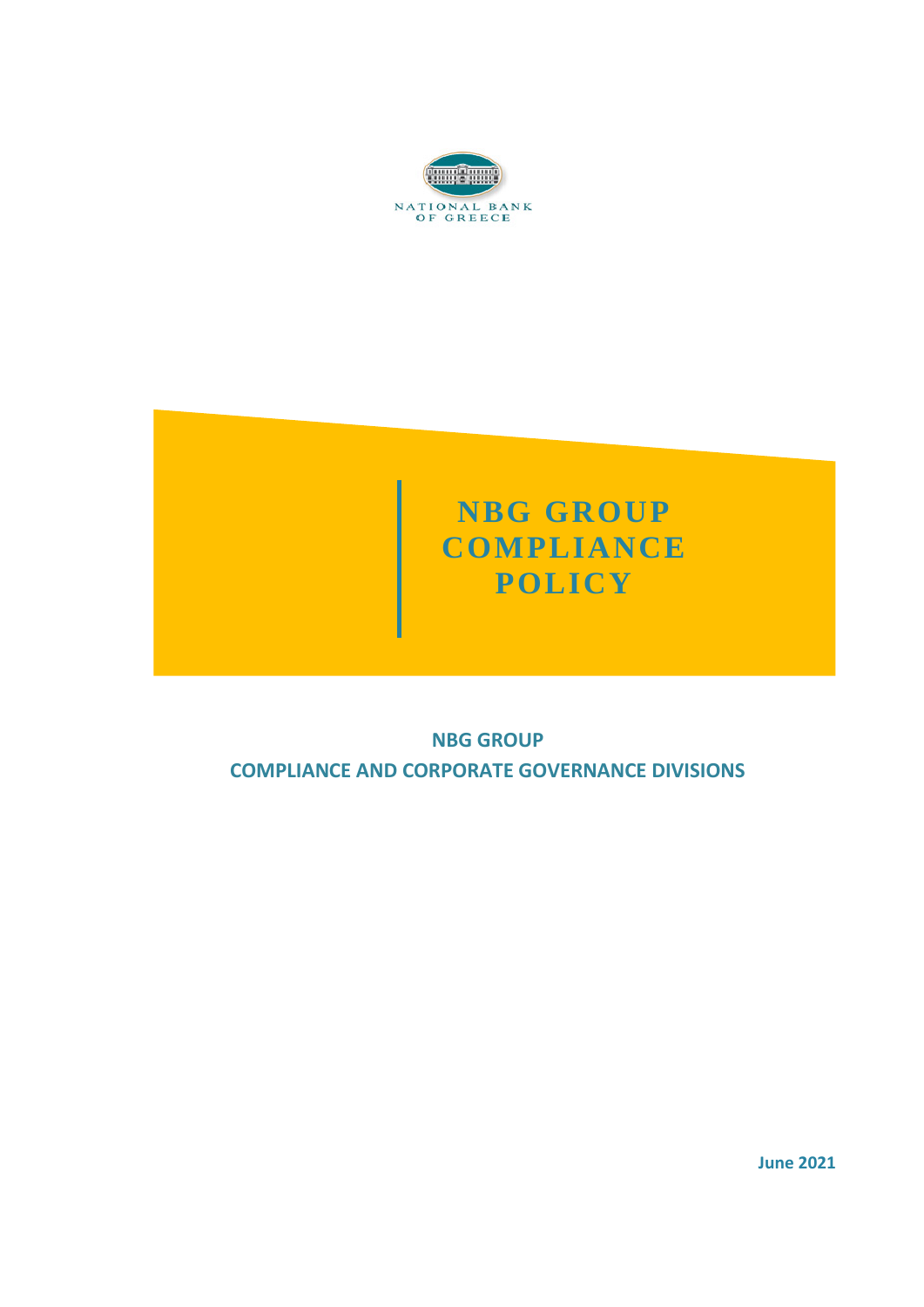#### **Table of Contents**

| <b>Definitions</b> |                                                        |              |
|--------------------|--------------------------------------------------------|--------------|
|                    | 1. Introduction                                        | 4            |
|                    | 2. Purpose                                             | 4            |
|                    | 3. Scope – Governance of the Policy                    | 5            |
|                    | 4. Principles of Compliance Culture                    | 6            |
|                    | 5. Governance and Management of Compliance Risk        | $\mathbf{R}$ |
|                    | 6. NBG Group Governance and Compliance                 |              |
|                    | Function: Mission and Key Areas of Responsibilities 13 |              |
|                    | 7. Reporting                                           | 19           |
|                    | 8. Levels Of Defense                                   | 20           |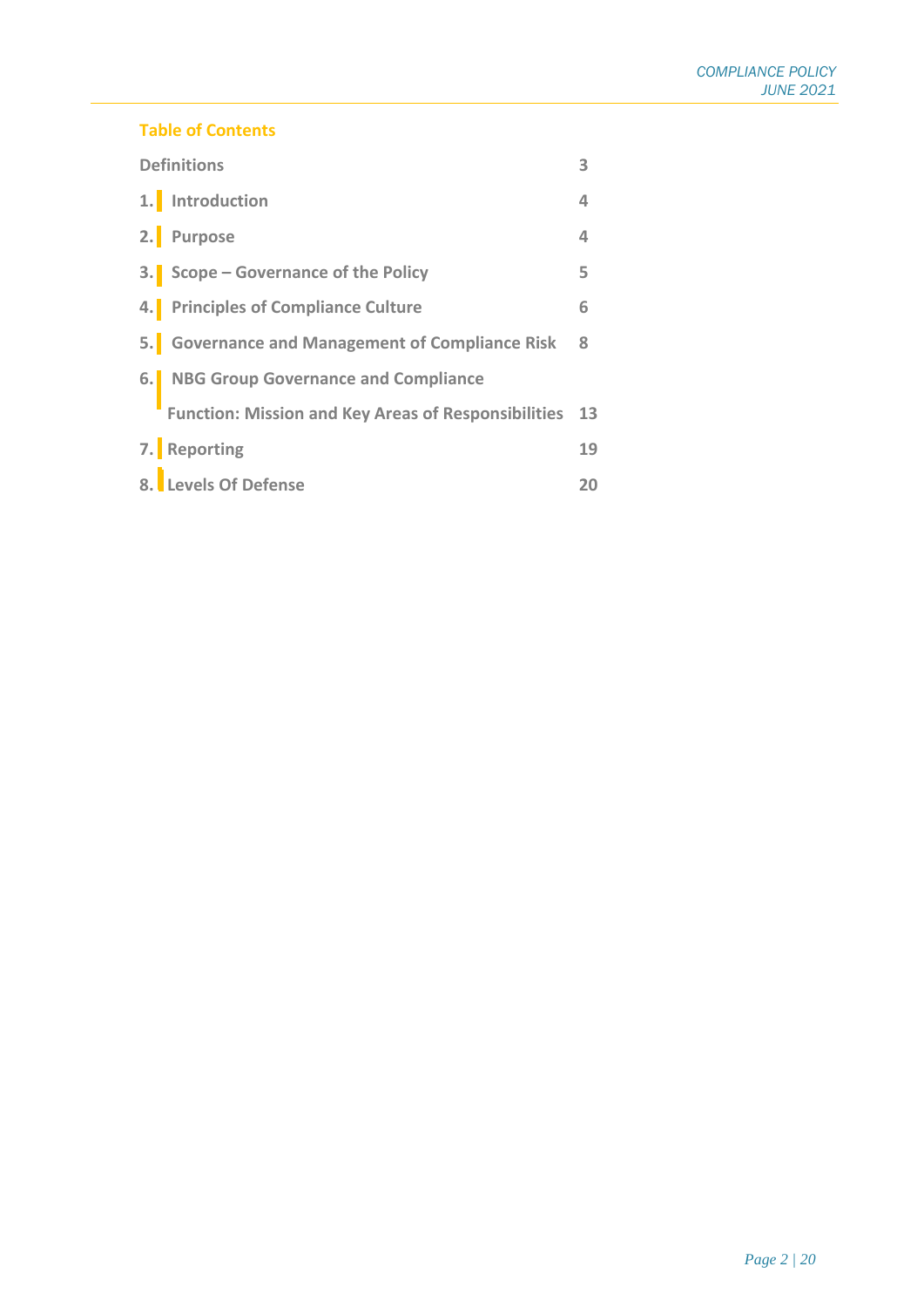| <b>NBG Group</b>                                   | o National Bank of Greece SA and its Group Companies operating in Greece or<br>abroad.                                                                                                                                                                                                                                                                               |  |  |
|----------------------------------------------------|----------------------------------------------------------------------------------------------------------------------------------------------------------------------------------------------------------------------------------------------------------------------------------------------------------------------------------------------------------------------|--|--|
| <b>Unit</b>                                        | ○ Self-contained administrative entity of NBG and/or a Group Company which<br>reports to the Senior Management and is either:                                                                                                                                                                                                                                        |  |  |
|                                                    | Administrative Unit (Central Service), or                                                                                                                                                                                                                                                                                                                            |  |  |
|                                                    | Network Unit (Branch).<br>÷                                                                                                                                                                                                                                                                                                                                          |  |  |
| <b>Senior</b><br><b>Management</b>                 | o The individuals filling the positions of Assistant General Manager and above<br>that level, and/or the respective hierarchical positions of a Group company.                                                                                                                                                                                                       |  |  |
| <b>Staff</b>                                       | ○ Members of the Board, Senior Management, employees of the Bank or of its<br>Group companies, and in general any other person working for the Bank or NBG<br>Group, whether under a labor contract or otherwise (e.g. Management<br>Advisors, Special Associates, staff of partner companies of the Bank or of its<br>Group Companies).                             |  |  |
| <b>Compliance</b><br>risk                          | The risk of legal or regulatory sanctions, material financial loss, or loss to<br>$\circ$<br>reputation a bank may suffer as a result of its failure to comply with laws,<br>regulations, rules, related self-regulatory organization standards, and codes of<br>conduct applicable to its banking activities (together, "compliance laws, rules<br>and standards"). |  |  |
| <b>Internal</b><br><b>Control</b><br><b>System</b> | $\circ$ A set of rules and controls governing the bank's organizational and operational<br>structure, including reporting processes, and functions for risk management,<br>compliance and internal audit.                                                                                                                                                            |  |  |
| <b>Governance</b><br>and<br><b>Compliance</b>      | The dedicated Bank Units falling under the supervision of the Group Chief<br>Compliance and Corporate Governance Officer and which are responsible for<br>compliance.                                                                                                                                                                                                |  |  |
| <b>Function</b>                                    | The dedicated Bank Unit responsible for AML/CFT is an integral part of the<br>O<br>Compliance function, however, for the purposes of this Policy and taking into<br>account the particular Group AML/CFT Policy, unless stated otherwise, it is not<br>included in the Governance and Compliance functions.                                                          |  |  |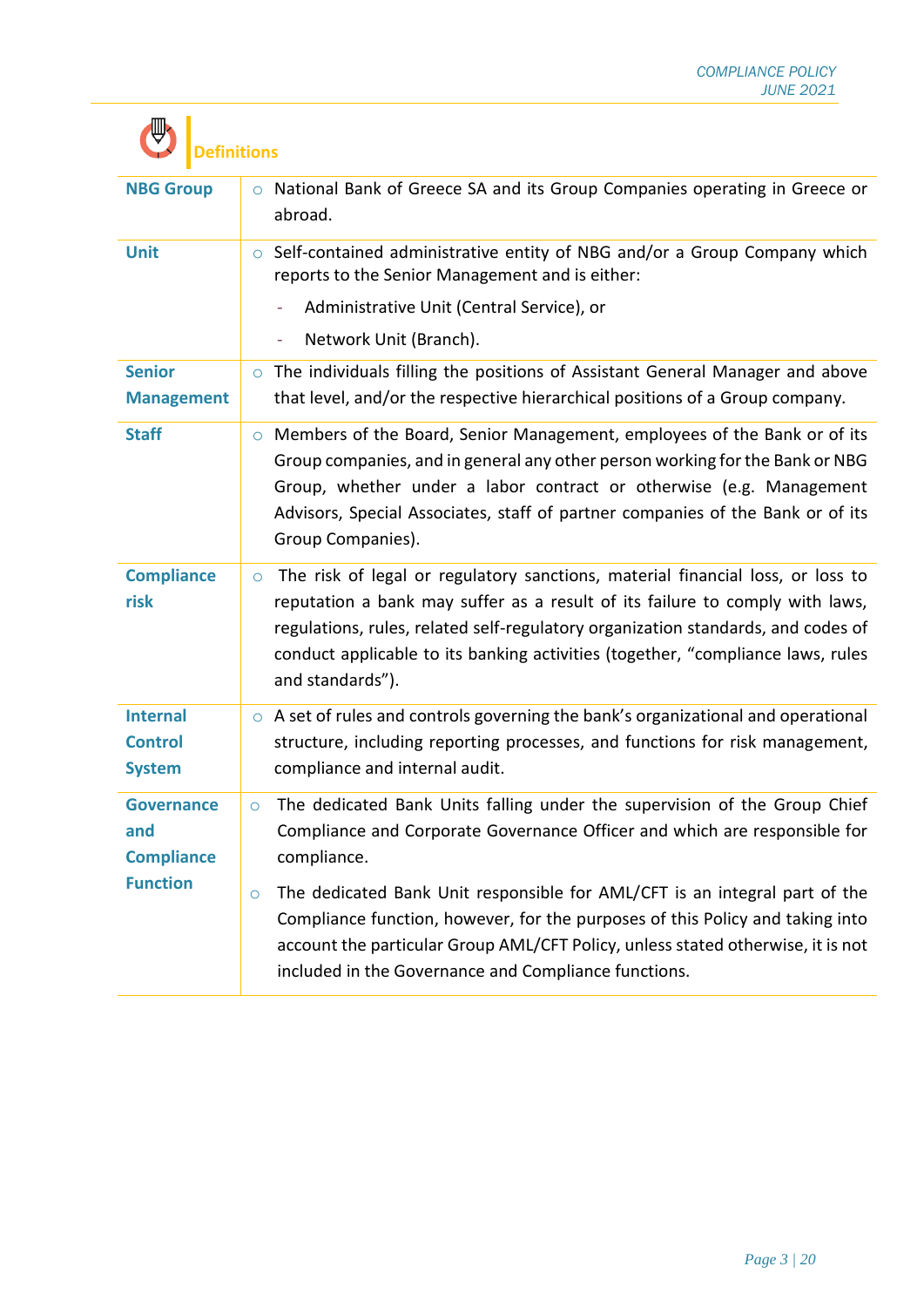# **Introduction**

#### **The concept of Compliance**

**1**

In view of increasing legal and regulatory intervention in the workings of the financial sector throughout the EU, and for enhancing sound practices in banking organisations supervisory authorities require financial institutions to have in place procedures for preventing and addressing risk deriving from failure to comply with the current operating and regulatory framework, namely "compliance risk".

For the development and the review of the present Policy, the following have been taken into account, as well as further European and international instruments, guidelines and best practices:

- ► Law 4706/2020, "Corporate Governance of Sociétés Anonymes, modern capital market, transposition of Directive (EU) 2017/828 of the European Parliament and of the Council into Greek legislation, implementation measures of Regulation (EU) 2017/1131 and other provisions»
- ► Commission Delegated Regulation (EU) 2017/565 supplementing Directive 2014/65/EU as regards organisational requirements and operating conditions for investment firms and defined terms for the purposes of that Directive.
- ► European Banking Authority's "Guidelines on internal governance under Directive 2013/36/EU" (EBA/GL/2017/11)
- ► "Corporate Governance principles for Banks", Basel Committee (2015)
- ► Law 4261/2014, transposing into Greek legislation Directive (EU)2013/36 (CRD 4), as amended by Law 4799/2021, transposing into Greek legislation Directive (EU) 2019/878 (CRD 5)
- ► BoG Governor's Act No. 2577/2006, as in force
- ► "Compliance and the compliance function in banks", Basel Committee (2005)



#### **The Group's Compliance Policy should aim to:**

► set out the basic principles and standards for the compliance function and the management of compliance risks in NBG Group;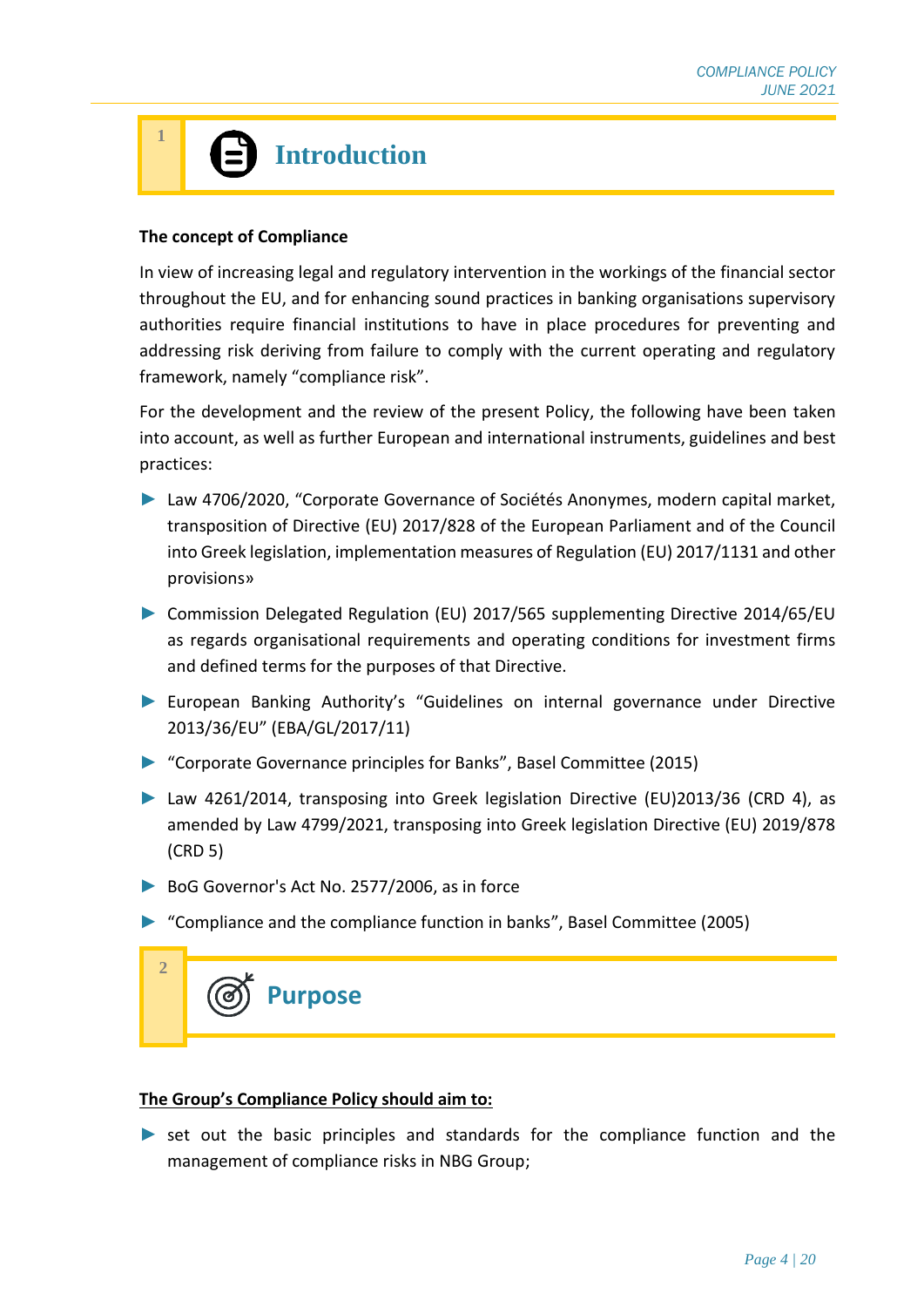- ► define roles and responsibilities of the compliance function and the relationship with other internal control functions within the Group ;
- ► put in place adequate measures and procedures designed to ensure compliance risks are identified, and adequately mitigated taking into account the nature, scale and complexity of its business, and the nature and range of investment and banking services and activities undertaken in the course of that business;
- ► establish effective internal procedures and organizational structures in the Group to address and manage pro-actively risks associated with compliance of the Group with current legislation in the countries where it is active;
- ► detect any risks and address any type of fallout resulting from failure, on the part of NBG or its affiliated companies, to comply with the applicable or current legislative and regulatory framework and the codes of conduct to which the Group is subject in the countries where it operates;
- ► manage cases of conflict of interest, ensuring effective separation of duties between the members of the Board, Senior Management, and executives, as well as between them, the Bank and those engaging in transactions, while observing the Bank's corporate governance guidelines;
- ► ensure the good reputation and credibility of the NBG Group vis-à-vis its shareholders, customers, investors and regulatory and other authorities;
- ► prevent and avert any misconduct and irregularities that could put at risk the reputation and the interests of the Bank, its shareholders and customers;
- ► enhance a compliance culture within the staff of the NBG Group, as a model for corporate conduct and a measure for strengthening corporate identity.
- ► ensure compliance with ethical principles specific to banking activities and investment services undertaken by the NGB Group, as well as compliance with rules of good conduct and ethics principles the Group follows;
- ► ensure awareness-raising and training of all stakeholders in preventing non-compliance and reputational risks.



The present Policy:

► applies to all members of the Board, Senior Management, employees of the Bank and its Group companies, and in general to any other person working for the Group, whether under a labour contract or otherwise (e.g. Management Advisors, Special Associates, staff of partner companies of the Bank or Group Companies).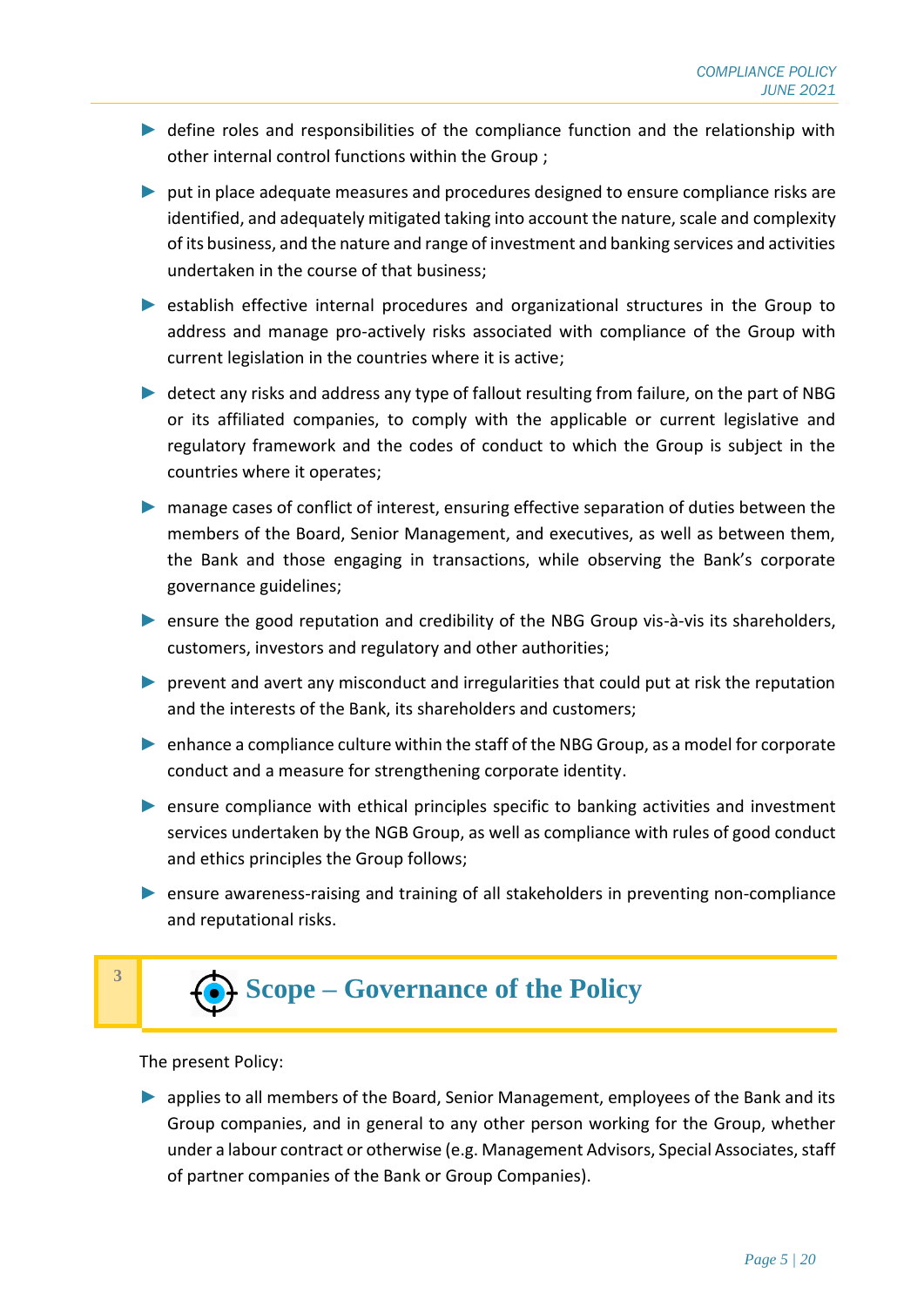- ► covers all activities of NBG and the Group in Greece or overseas, including operations of any Bank Unit, subsidiary or associated company, agent, counsel or third party acting for the account or in collaboration with the Bank and the Group.
- ► completes the internal compliance framework and principles of moral conduct and ethics of NBG and the Group, as set out in the current Policies of NBG and the Group (e.g. Code of Ethics, Policy for avoiding conflicts of interest for Board members, Senior Executives and other Related Parties of NBG, Anti-Bribery Policy, AML/CFT Compliance Policy), and under particular relevant terms of the Bank's Labour Regulation.
- ► The Boards of Group companies are responsible for adopting similar Policies, adjusted appropriately to the nature, scope and complexity of their activities, considering also the applicable regulatory framework of the country in which they operate.

The present Policy is approved and regularly reviewed by the Board of Directors, upon recommendation of the Compliance, Ethics & Culture Committee, following proposal by the Group Chief Compliance and Corporate Governance Officer.

The Governance and Compliance Function, shall:

- ► assist the Board of Directors and the Compliance, Ethics and Culture Committee in the development, consistent implementation and review of the Policy, whenever required;
- ► communicate the Policy to the Boards of Directors of the NBG Group companies and ensure the adoption of respective Policies by subsidiaries, taking into consideration the national provisions of the country in which they operate and the nature, size and organization of each subsidiary;
- ▶ provide guidelines on the Policy and its implementation to Compliance Units of Group companies and international branches;
- ► monitor the Group's compliance with the present Policy and the relevant processes, conducting relevant controls on at least an annual basis.
- ► submit annually to the Compliance, Ethics and Culture Committee a report on the implementation of the present Policy.



**i. Tone from the top:** 

**4**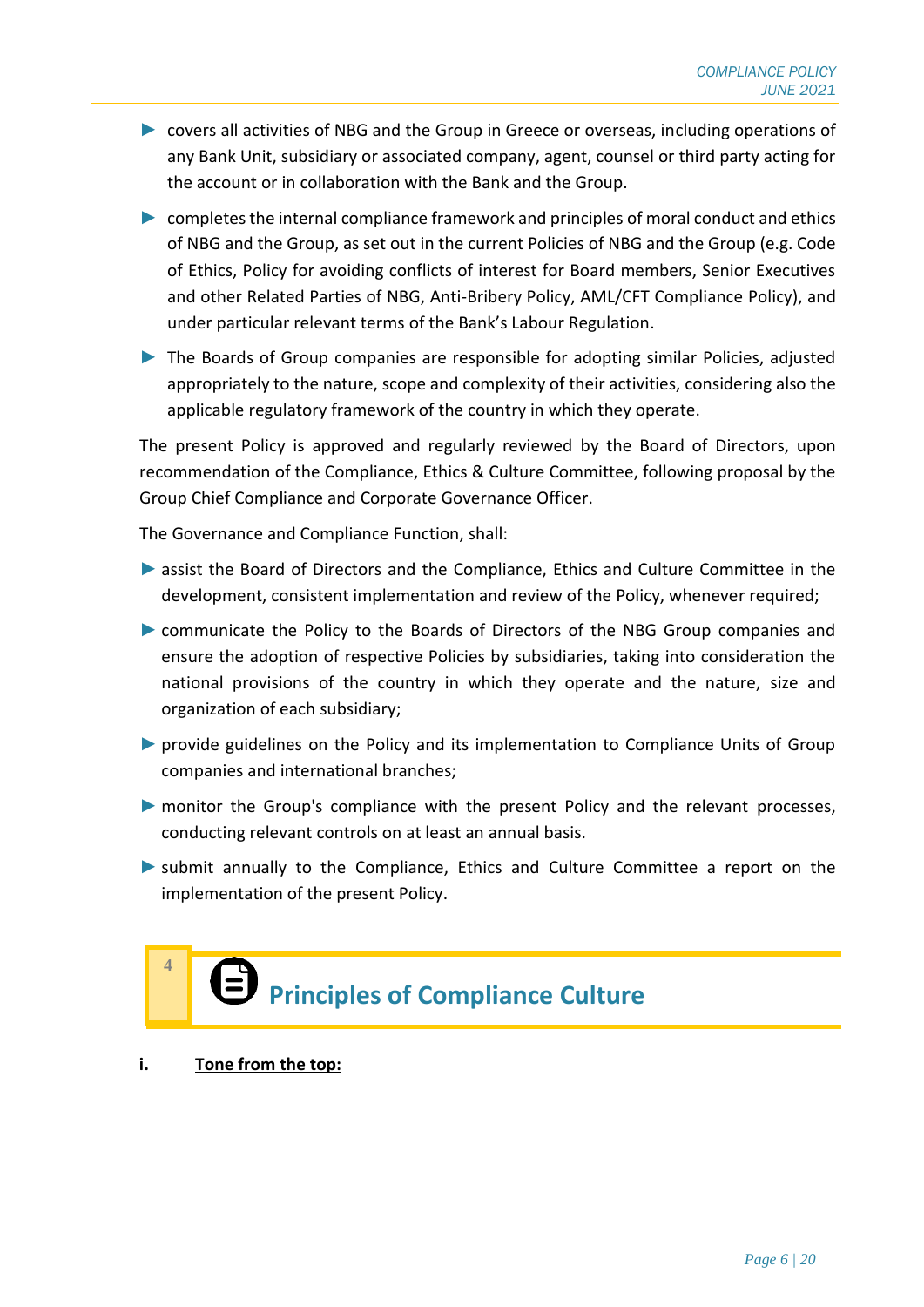*"Compliance starts at the top. It will be most effective in a corporate culture that emphasizes standards of honesty and integrity and in which the Board of Directors and Senior Management lead by example"*<sup>1</sup> .

In this context, the Bank's Board of Directors is responsible among others:

- ► to oversee the management of the Bank's compliance risk;
- ► to oversee the implementation of a well-documented compliance policy, which should be communicated to all staff;
- ► to ensure that an effective system for implementing this policy is in place, comprising a fundamental component of Bank's Internal Control System (ICS).
- $\blacktriangleright$  to promote on an ongoing basis the compliance culture of the Bank;
- ► to monitor and assess on an ongoing basis the compliance risk of the Bank;
- ► to set and communicate the Bank's core values and expectations, and the compliance culture to all staff, with the assistance of the Bank's Senior Management. The behavior of its members should reflect the values being espoused.

#### **ii. Dedicated function**

The Bank has established a permanent and effective Compliance function to manage compliance risk and has appointed a person to be responsible for this function across the entire institution (the Group Chief Compliance and Corporate Governance Officer). The Compliance function, including the head of compliance, is independent of the business lines and internal units it controls and has sufficient authority, stature and resources. Staff within the compliance function possesses sufficient knowledge, skills and experience in relation to compliance and relevant procedures, and has access to regular training.

#### **iii. Compliance concerns everyone**

Compliance forms part of the culture of the Bank; it is not just the responsibility of the compliance staff. It concerns everyone within the Bank and should be viewed as an integral part of the Bank's business activities. All staff acts in accordance with applicable laws and regulations and promptly escalates observed non-compliance issues. The Bank holds itself to high standards when carrying on business, and at all times strives to observe the spirit as well as the letter of the law. Failure to consider the impact of its actions on its shareholders, customers, employees and the markets may result in significant adverse publicity and reputational damage, even if no law has been broken.

The management of compliance risk and the implementation of the Compliance Policy, as approved by the Board, is a key responsibility **of all Group staff.** 

<sup>&</sup>lt;sup>1</sup> The Basel Committee, Compliance and the Compliance Function in Banks (2005)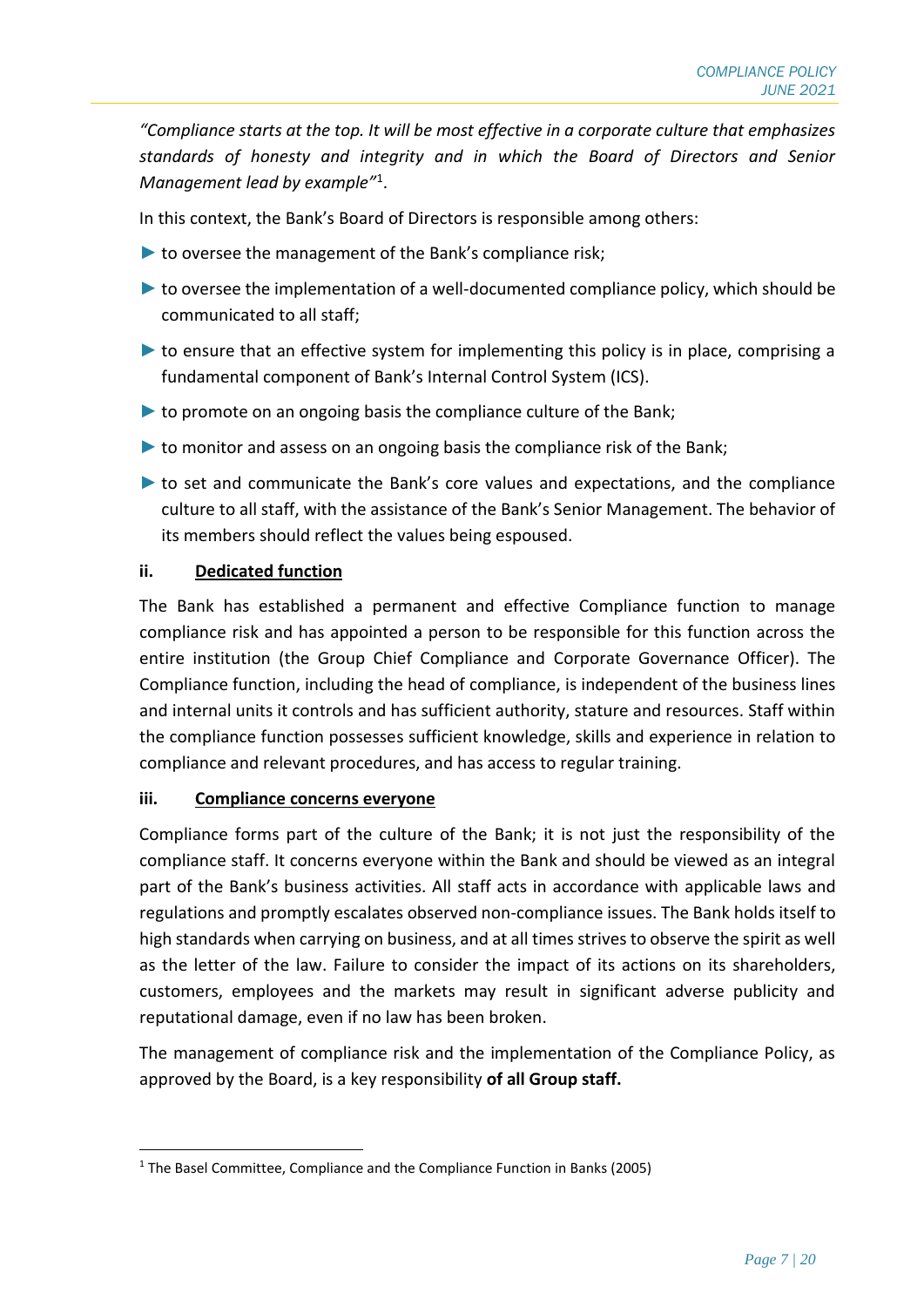# **Governance and Management of compliance risk**

#### **A. The NBG Group's Compliance bodies**

The operational structure and the competencies of the key bodies running the management of the **compliance risk** and the implementation of the Bank's **Compliance Policy** are as follows:

#### **i. Board of Directors**

The Bank's Board of Directors is responsible especially for the following:

- $\blacktriangleright$  to oversee the management of the Bank's compliance risk;
- ► to ensure that a policy is in place to manage the bank's compliance risk and govern compliance of the Bank and the Group, and that an effective system for implementing this policy is in place, comprising a fundamental component of its System of Internal Controls (ICS);
- ► to approve and regularly review the Compliance Policy, and all the Bank's policies for identifying, assessing, monitoring and reporting and advising on compliance risk, and communicating to all staff;
- ► to evaluate/oversee the effective implementation of this policy, through the Annual Compliance reports submitted to the Board, including to ensure that compliance issues are resolved effectively and expeditiously by senior management with the assistance of the Governance and Compliance Function;
- ► to evaluate annually the degree of Compliance, as per the relevant reports of the NBG Group Governance and Compliance Function, and outline improvements to be made;
- $\triangleright$  to assess annually the extent to which the Bank is managing its compliance risk;
- ► to review and assess reports submitted by the NBG Group Governance and Compliance Function and/or the officers responsible for regulatory compliance,
- ► to ensure appropriate oversight and reporting to the Board and/or its Committees by the NBG Group Governance and Compliance Function on matters within its area of responsibility,
- ► to adopt a Code of Conduct, implemented by the Board and staff as a whole at the Bank, on the basis of generally accepted principles of conduct at work.
- ► to ensure the delivery of representative governance and risk frameworks that afford better alignment, improved data quality and new business models that enable sound market and customer outcomes.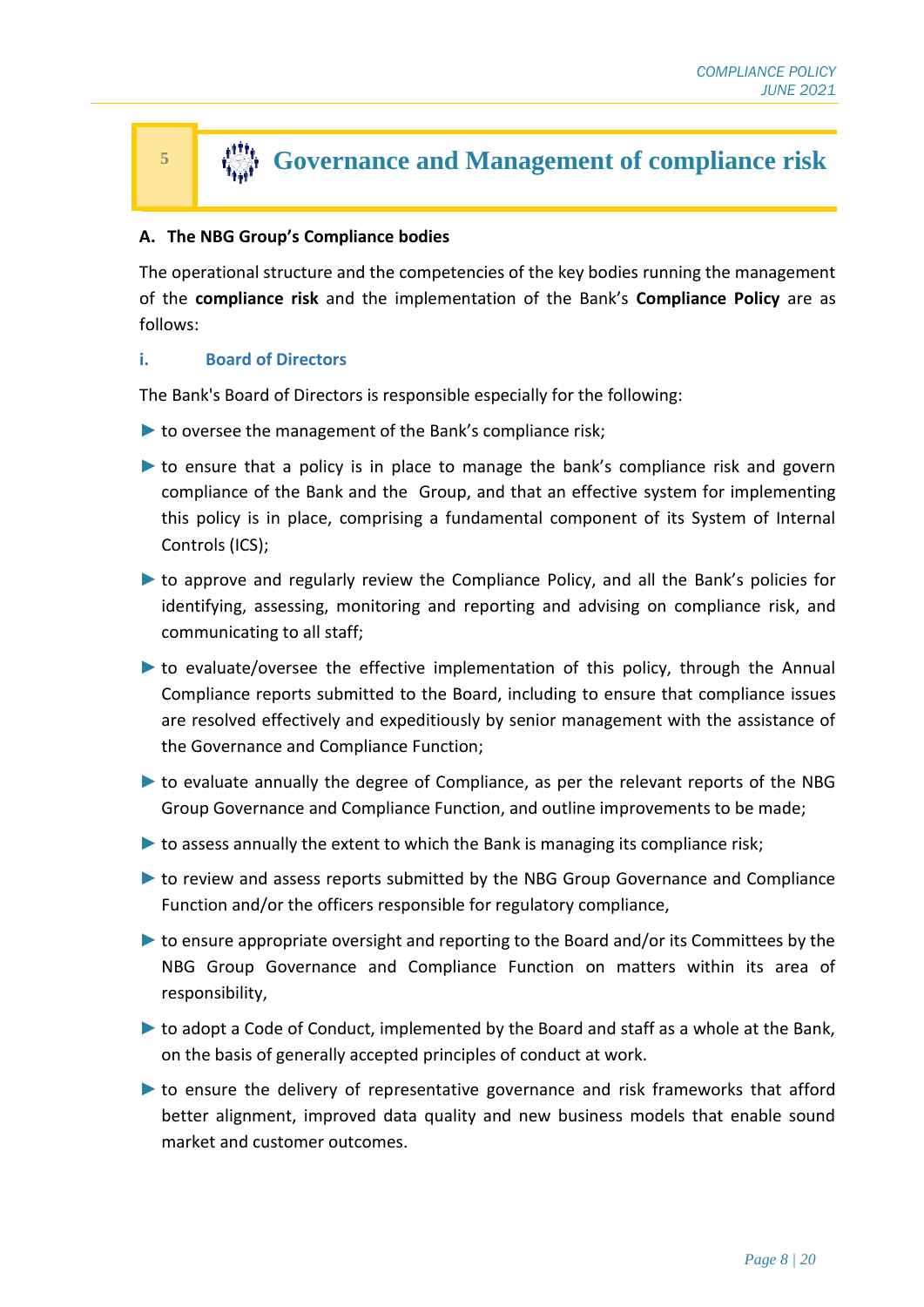#### **ii. Compliance, Ethics & Culture Committee of the Board of Directors**

The **Compliance, Ethics & Culture Committee** of the Board of Directors, as per case provided in its Charter, shall:

- ► ensure that an appropriate policy is in place to manage the Bank's compliance risk and oversee the implementation of the policy, including ensuring that compliance issues are resolved effectively and expeditiously by senior management, with the assistance of the competent Governance and Compliance Function Units,
- ► evaluate the adequacy and the effectiveness of the present Policy periodically and be responsible for submitting recommendations to the Bank's Board for its review, upon proposal of the Group Chief Compliance and Corporate Governance Officer, whenever required, depending on any changes in the legal and regulatory framework, and taking into consideration the Group's strategic plans;
- ► assist the Board in monitoring and reviewing periodically the effectiveness of compliance framework of the Bank and the Group;
- ► propose to the Board the appointment of the Group Chief Compliance and Corporate Governance Officer, evaluate his/her performance and submit to the BoD the relevant evaluation, and consult with the Remuneration Committee before the latter approves his/her compensation/remuneration;
- ► receive prompt reports of the Compliance Functions Units on any material compliance failures (e.g. failures that may attract a significant risk of legal or regulatory sanctions, material financial loss, or loss to reputation)perform any other task assigned to the Committees by the BoD within its responsibilities for overseeing the compliance risk.

The **Compliance, Ethics & Culture Committee** jointly with the **Audit Committee** of the Board of Directors:

- ▶ review the Annual Compliance & Corporate Governance Report including the Annual Compliance & Corporate Governance Plan for the Bank and the Group before submission to Bank of Greece and
- ► assess the annual AML/CFT Report submitted to BoG according to provisions of Banking and Credit Committee of the Bank of Greece Decision 281/5/17.3.2009 and the Bank of Greece Governor's Act 2577 9.03.2006, as in force including the annual AML/CFT Plan for the Bank and the Group companies.

The above reports are submitted to the Compliance, Ethics and Culture Committee as well as to the Audit Committee.

In any case the Committees perform their duties in accordance with their Charters, while in discharging their duties, the Committees may cooperate with other Committees of the Board.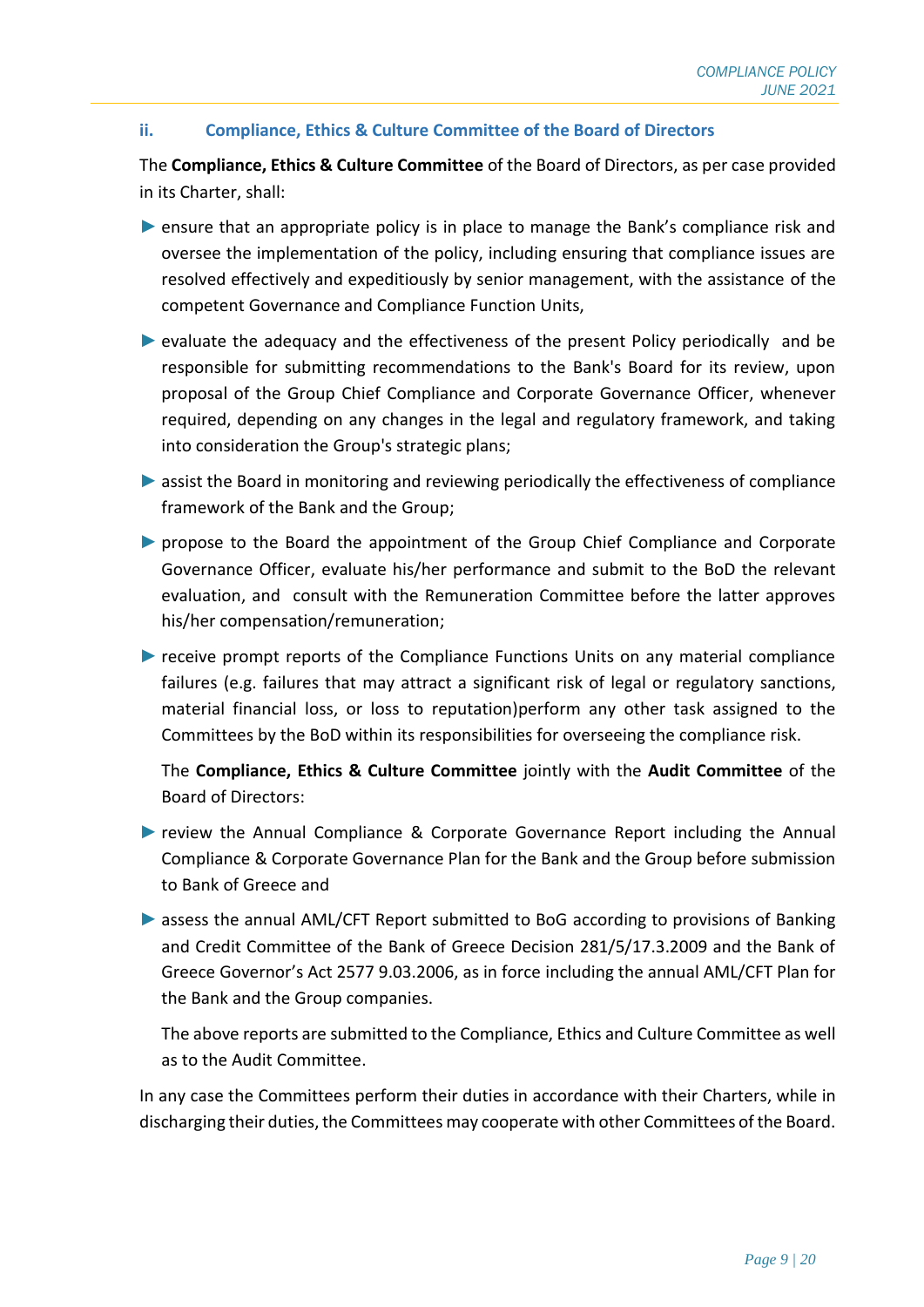#### **iii. Senior Management and Management**

#### *a. General Managers/Assistant General Managers*

The responsibilities of the said officers include the following:

- ► Effective management of the bank's compliance risk within their spheres of responsibility
- ► Ongoing monitoring of the implementation of the Compliance Policy, within their spheres of responsibility
- ► Consolidation of business ethics and implementation of mechanisms and procedures that prioritize compliance and prevent and avert associated risks,
- ► Adoption, in cooperation with the NBG Group Governance and Compliance Function, of compliance and monitoring mechanisms and prevention of conflict of interest within their spheres of responsibility,
- ► Timely pinpointing of compliance risk, mainly on the basis of reports submitted to them by the competent units and/or officers.
- ► with the assistance of the Governance and Compliance function Identification and assessment, at least annually, of the main compliance risk issues facing the units that they supervise and the plans to manage them.

# *b. The heads of the Divisions of the Bank's central administration, branch managers, and senior officers at the Group's companies are responsible for implementing Compliance Policy within their spheres of responsibility, and shall endeavour to:*

- ► Update officers and staff working under them with regard to the need for strict implementation of the Compliance Policy;
- ► Coordinate efforts and take measures, within the scope of their responsibilities, to ensure compliance and avoid associated risks;
- ► Maintain sufficient resources, human and material, to monitor compliance issues and to maintain daily communication and collaboration with the NBG Group Governance and Compliance Function;
- ► Ensure effective implementation of the internal control mechanisms and deterrence of conflict of interest within their spheres of responsibility;
- ► Provide information to the NBG Group Governance and Compliance Function on the level of effective implementation of the Compliance Policy within their spheres of responsibility;
- ► Report to the NBG Group Governance and Compliance Function regarding any irregularities or breaches of law, as well as the legal and financial penalties or sanctions imposed by the regulatory authorities, and regarding the conduct of controls and investigations by the regulatory or other authorities.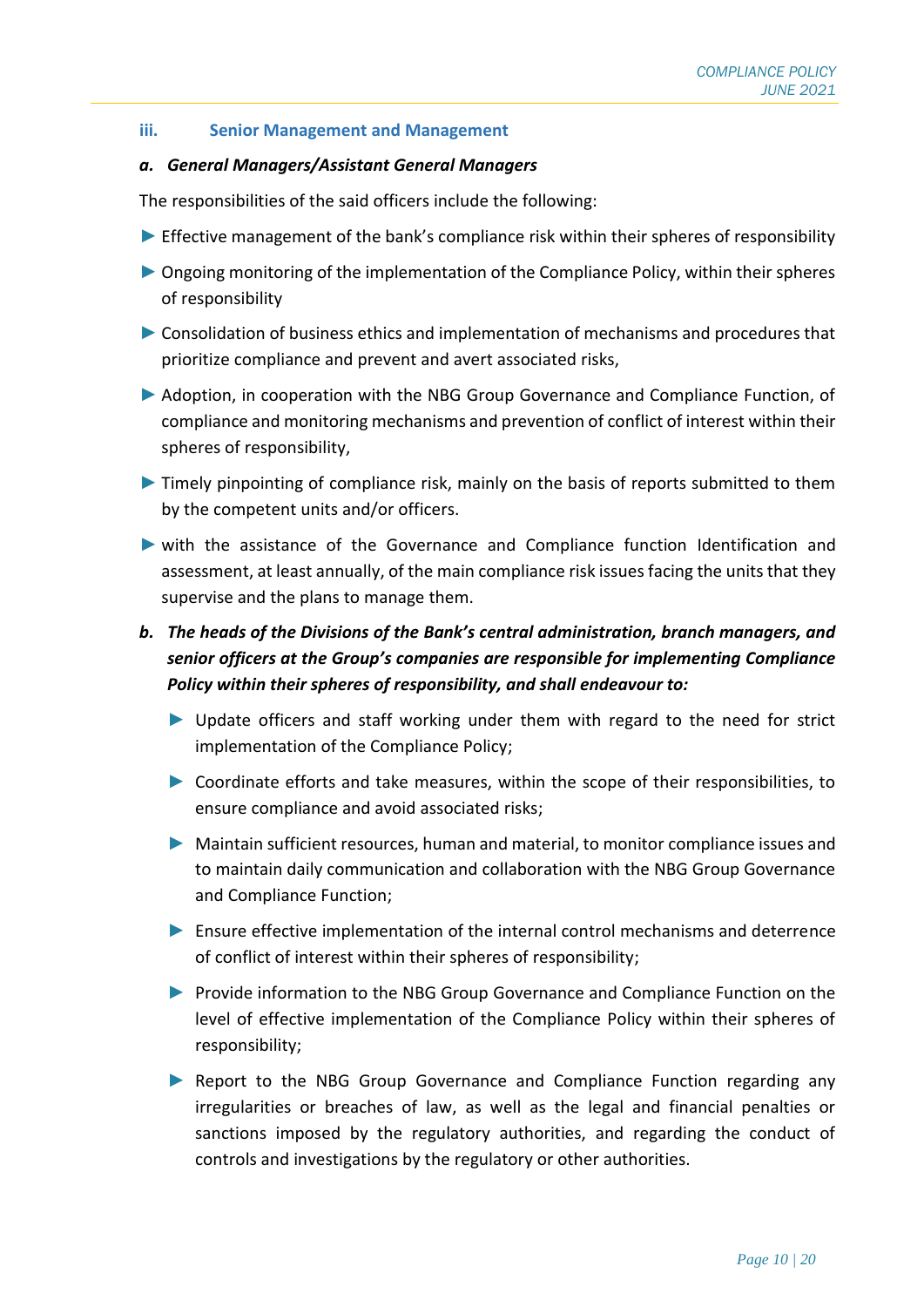- *c. The Group Chief Compliance and Corporate Governance Officer is responsible first and foremost for the following:* 
	- $\blacktriangleright$  to coordinate the identification and management of the Bank's compliance risk;
	- ► to supervise the activities of the compliance function staff across the entire institution;
	- ► to supervise the effective implementation of the Compliance Policy in the Bank and the Group;
	- $\triangleright$  to coordinate compliance -related actions across the Bank's units and the companies of the Group;
	- ► to appoint Compliance officers in the Group's subsidiaries in Greece and abroad;
	- ► to inform the Board of Directors on the measures and results of implementation of the Compliance Policy in the Bank and the Group.
	- ► to recommend to the BoD the appointment of the MLRO and Deputy MLRO, approve the appointment of MLROs of the Group entities and approve the appointment of AML Liaisons, when necessary. The Heads of Compliance of the Group Entities report functionally to the GCCGO and each of the Group Entities shall incorporate the Group Governance Policy for the supervision of the Compliance Function into their internal governance framework."

The appointment or replacement of the Group Chief Compliance and Corporate Governance Officer needs the prior approval of the BoD and should be notified to the Bank of Greece and any other competent authority, along with the reasons for his/ her replacement.

The Group Chief Compliance and Corporate Governance Officer has adequate authority and independence, and his remuneration is not linked to the performance of the activities the compliance function monitors and controls, and not otherwise likely to compromise his objectivity.

Besides the regular reporting lines, he has access and reports directly to the BoD and its Committees to raise concerns and warn the Board, where appropriate, when specific developments affect or may affect the Bank and the Group. The Bank's Board of Directors places particular importance on promoting and maintaining an effective and sound governance and compliance framework, and within this context compliance and governance expertise in the Boardroom is desirable, while ideally the Executive overseeing Compliance and Governance is an executive Board member.

Moreover, he is directly accountable to the BoD and his performance is reviewed by the BoD with the co-operation of the Compliance, Ethics and Culture Committee.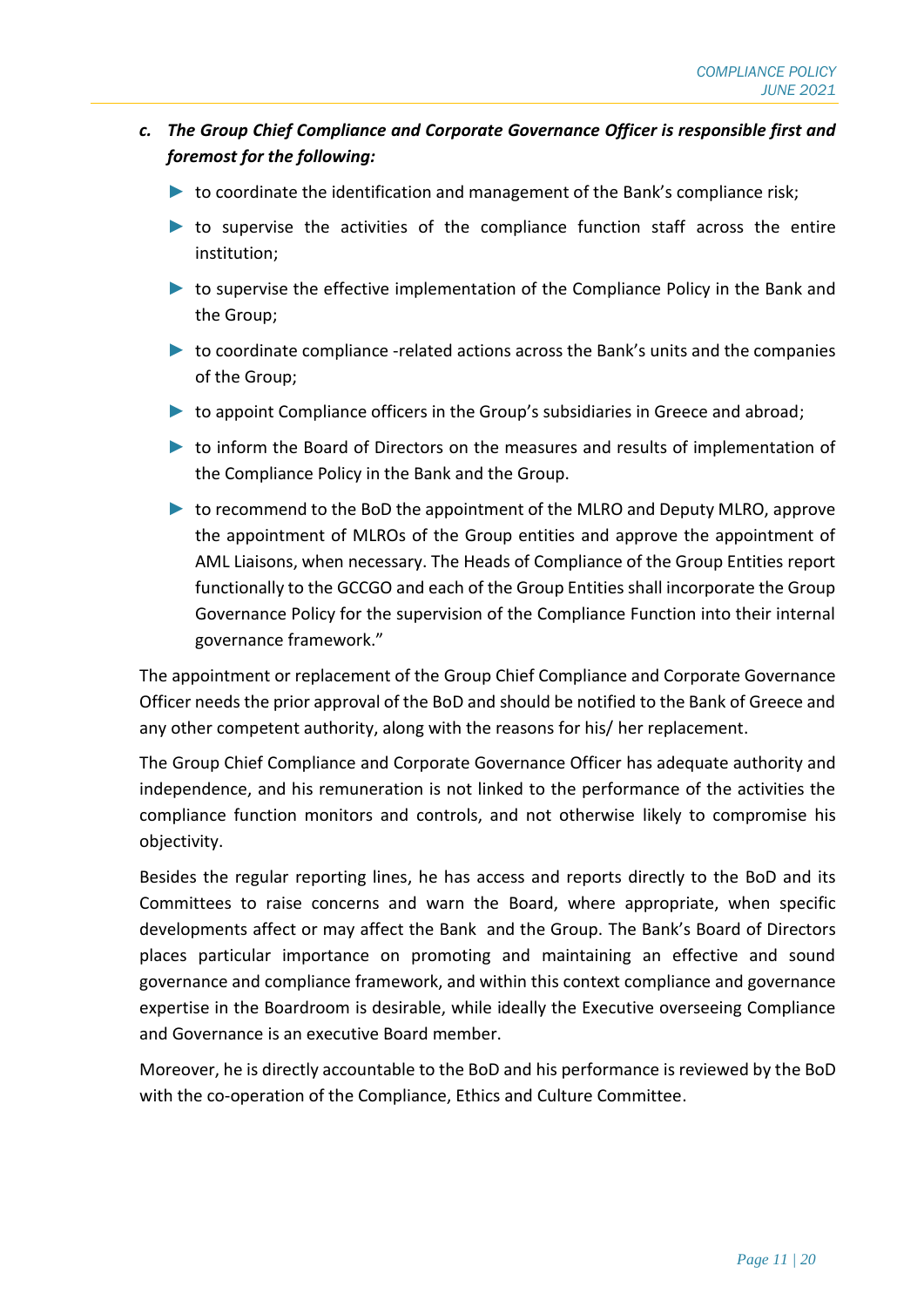### *d. The NBG Group Governance and Compliance Function and its role in implementing the Compliance Policy in the NBG Group.*

NBG constantly aiming at ensuring ongoing compliance of its Group companies in Greece and abroad, has since 2006 set up an independent Group Compliance Division. With a view to further enhancement of the Compliance and Corporate Governance framework of NBG Group, at present, the NBG Group Governance and Compliance Function consists of the following Divisions: Group Corporate Governance Division, Group Business Regulatory Compliance & Client Conduct Division, Group Financial Crime Compliance Division and Group Corporate Social Responsibility & Sustainability Division.

The NBG Group Governance and Compliance Function is an independent administrative function and has expanded responsibilities and full authorisation in performing their duties, as well as access to all the documentation and archives of the Bank.

It reports to the Group Chief Compliance and Corporate Governance Officer who reports to the Board of Directors through the Compliance, Ethics & Culture Committee and the Corporate Governance and Nominations Committee in the case of corporate governance issues, and administratively to the CEO.

The compliance function is provided with sufficient and appropriate resources to carry out its responsibilities effectively and to ensure that compliance risk within the bank is managed effectively.

Compliance function staff has the necessary qualifications, skills, experience and professional and personal qualities to enable them to carry out their specific duties. Regular and systematic education and training is provided to the staff in order to maintain and develop their professional skills especially with respect to keeping up-to-date with developments in compliance laws, rules and standards.

Staff's remuneration is not related to the financial performance of the business line for which they exercise compliance responsibilities.

Bank employees and officers serving in the Group Governance and Compliance Function provide their services only to this Function in order to avoid conflict of interest.

The NBG Group Governance and Compliance Function is subject to audits performed by the Internal Audit Division, and external and regulatory audits performed in accordance with the applicable legal and regulatory framework.

The NBG Group Governance and Compliance Function cooperates with the Risk Management Function and exchange information as appropriate to perform their respective tasks. The findings of the compliance function should be taken into account by the Risk Management Function and the management body in decision making processes.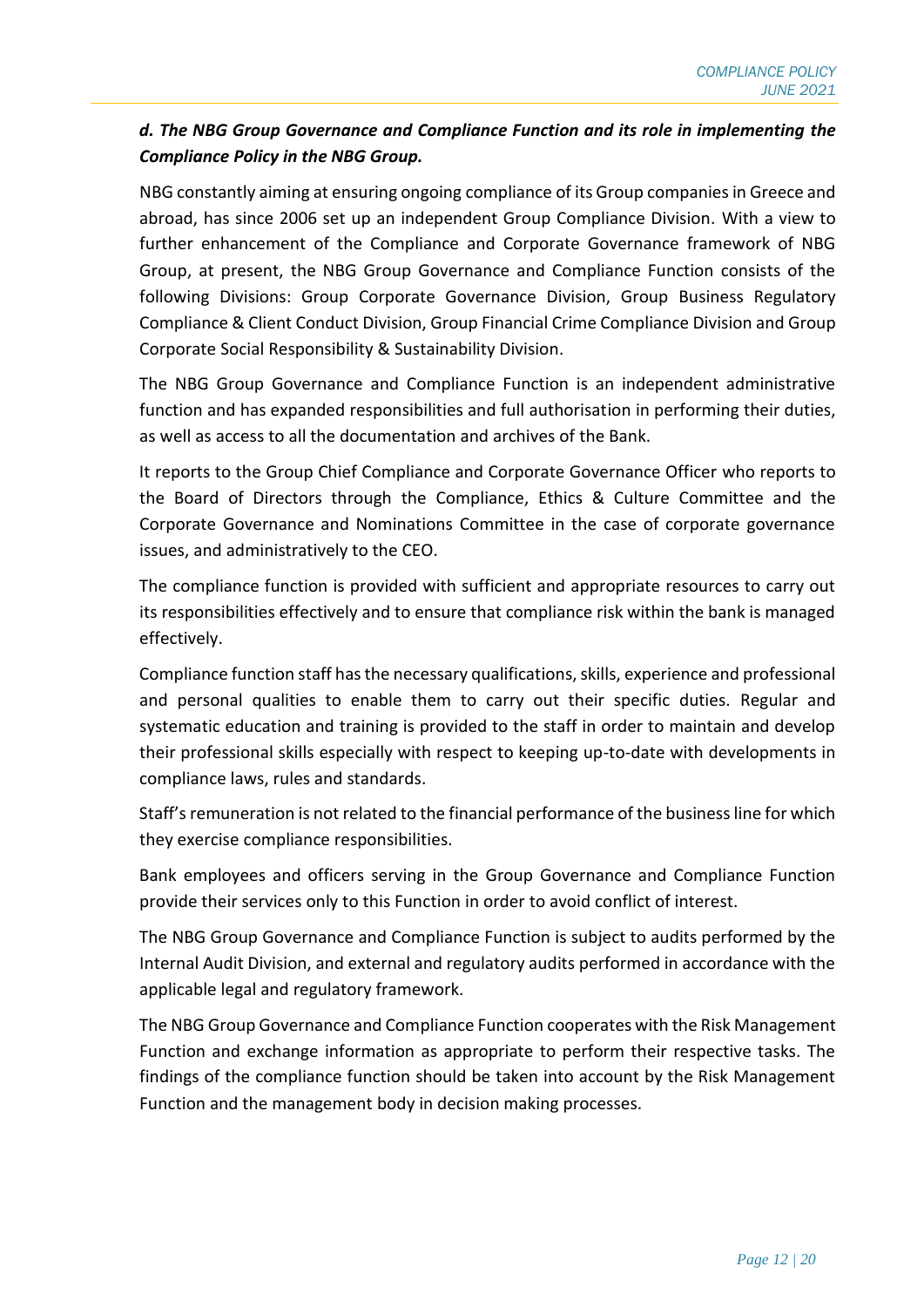In order to implement effectively Compliance Policy, the NBG Group Governance and Compliance Function shall be fully aware of the Organisation Chart of the Bank and its Group, and of the modus operandi of their various other units.

The priority of the NBG Group Governance and Compliance Function is to ensure timely prevention and deterrence of risk related to possible contravention of legal rulings, and thereby to safeguard the reputation and credibility of the Bank and its Group vis-à-vis its shareholders, customers, investors and regulatory and other authorities.

The NBG Group Governance and Compliance Function monitors and controls governance and compliance issues and reports on the legislative and regulatory compliance of NBG Group in the countries in which it is active. The Function's primary role is to ensure NBG Group has in place robust and effective corporate governance and compliance arrangements, with a view to promoting long term sustainability and creation of value for the benefit of shareholders and the protection of the interests of all stakeholders, and to promote continuation and further enhancement of the Group's historical contribution to the Economy and Society.

#### **B. Management of Compliance risk**

#### *i. Identification and assessment of compliance risk*

Compliance risk exists as an inherent part of doing business. Hence, compliance risk management in the Group is considered to be of key importance. The identification of compliance risks, their assessment and appropriate risk management shall be elements to consider in any process and form the basis for a risk based approach, when establishing appropriate and applicable countermeasures to mitigate the risk.

Group Compliance must oversee the development and periodic review of the product governance arrangements on financial instruments with regard to MiFID II. In this regard, information about products that are manufactured and distributed by the Group, including their distribution strategies, shall be systematically and at least annually, included in the compliance reports to the management body and made available to National Competent Authorities on request.

Compliance with the data protection regulation is supported by and follows the provisions of this Compliance Policy. In the role as DPO, Group Compliance must oversee compliance with the General Data Protection Regulation (GDPR) and applicable national data protection laws.

Compliance risk classification shall be made taking into account the following criteria and /or combination thereof:

- ► Impact on the Bank's customer base
- ► Amount of fines provided for non-compliance
- ► Number of Bank Units affected
- ► Number of Customers affected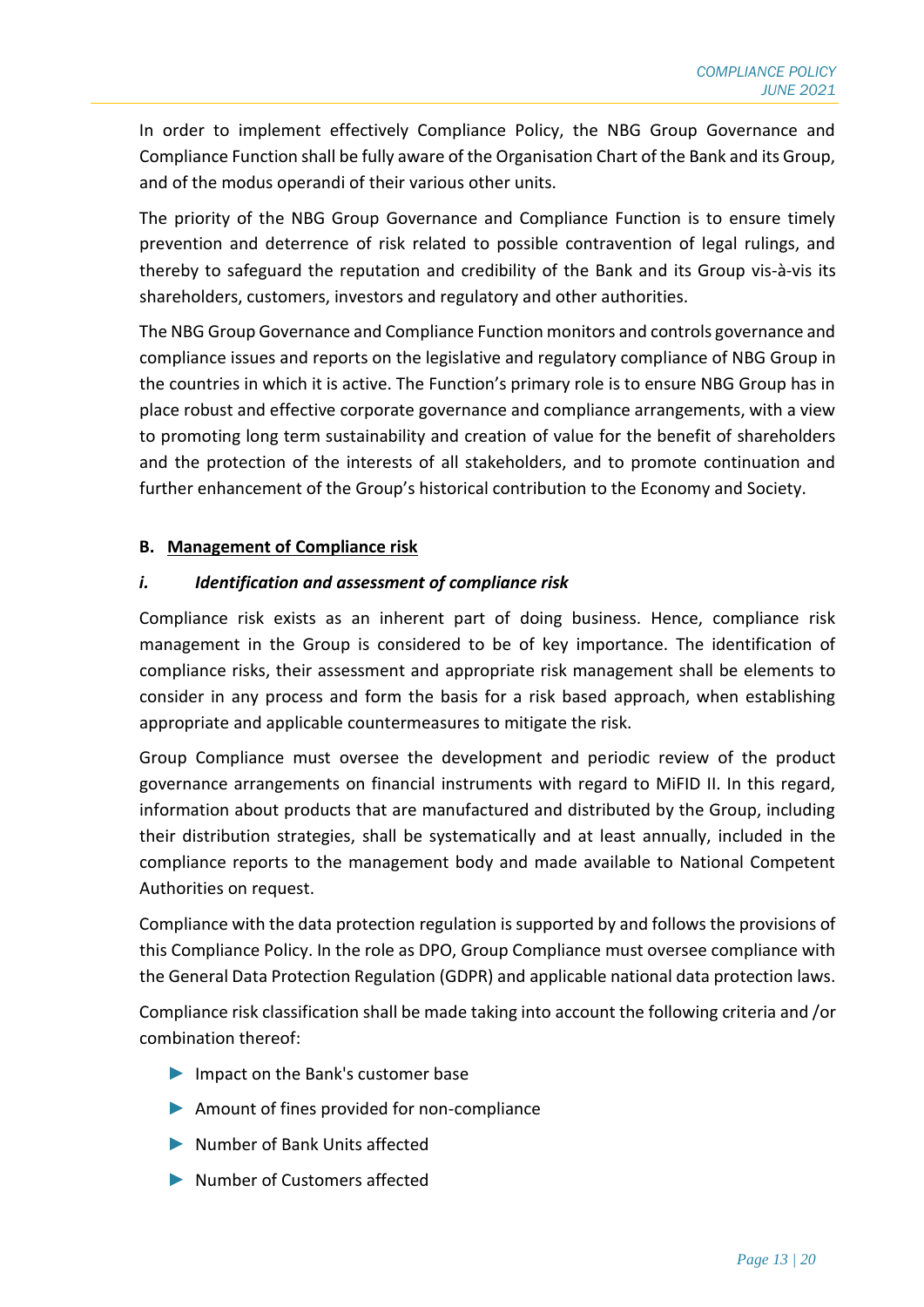- $\blacktriangleright$  Complexity of implementation
- ► Time limits to implement and harmonize
- ► Historical related complaints and /or fines imposed to the Bank

The Bank ensures that their subsidiaries and branches take steps to guarantee that their operations are compliant with local laws and regulations. If local laws and regulations hamper the application of stricter procedures and compliance systems implemented by the group, especially if they prevent the disclosure and exchange of necessary information between entities within the group, subsidiaries and branches should inform the Group Compliance function.

## *ii. Measures to prevent and address compliance risk from the operations of NBG at a Group level*

NBG and its Group companies provide banking and other financial services in Greece and abroad. Considering the variety of Group activities and Group structure, NBG has in place "a system for ongoing monitoring and reporting" of activities of the Bank and its Group companies in Greece and abroad. Specifically, local officers must be appointed as "Compliance Officers" charged with the task of monitoring, jointly with local legal advisors where necessary, developments vis-à-vis legislation and regulatory rules that may affect the operations of the Bank's unit in that country and which, if failure to comply with such rules occurs, could have an adverse impact on the Bank's finances or even damage the reputation of the NBG Group in general.

# **6**

# **NBG Group Governance and Compliance Function mission and key areas of responsibilities**

#### **A. Mission**

The mission of the NBG Group Governance and Compliance Function first and foremost includes the following:

- ► Safeguarding the Group's reputation, integrity and credibility towards shareholders and stakeholders (customers, personnel, investors, suppliers, authorities, creditors, communities etc),
- ► Maintaining a high level corporate governance framework at the Bank and the Group, preserving and facilitating governing bodies' effective functioning and continuous development,
- Offering continuous support to the governing bodies, promoting prudent decisionmaking and preserving compliance in business decisions,
- ► Keeping informed and advising the board and senior management on the Bank's compliance and measures to be taken to ensure compliance with applicable laws, rules,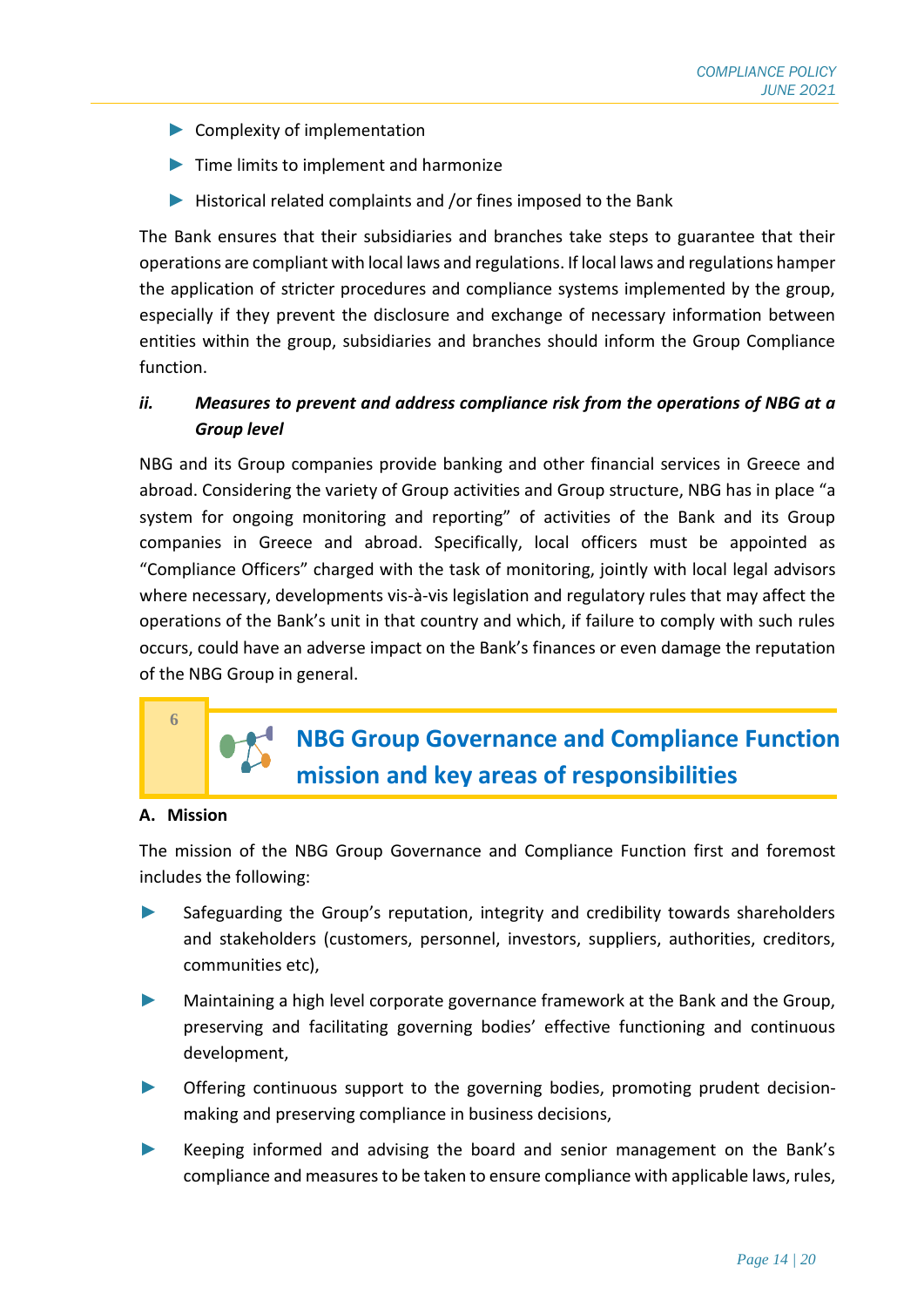regulations and standards, and assessing the possible impact of any changes in the legal or regulatory environment on the institution's activities and compliance framework.

- Providing guidance to staff on the appropriate implementation of applicable laws, rules and standards in the form of policies and procedures and other documents such as compliance manuals, internal codes of conduct and practice guidelines.
- Implementing effective compliance in conjunction with the Group's strategic goals and business development, acting as a permanent partner and facilitator of the business,
- ► Adjusting in a timely and efficient manner to new laws and regulations in order to prevent and avoid regulatory risks and to explore business opportunities within the evolving regulatory environment,
- Enabling business innovation, technological development, facilitating the Bank's business processes, and reinforcing customer experience,
- Maintaining day to day business continuity and offering business solutions and ongoing support for continuous compliance,
- ► Ensuring there is a permanent effective compliance control environment (monitoring) in place at the Bank and the Group,
- Promoting ethical behaviour and a corporate culture of appropriate conduct and responsible business.
- ► Enhancing governance and strengthening operational resilience.
- Providing assistance to the management for adopting appropriate actions against internal or external fraudulent behaviour and breaches of discipline (e.g. breaches of internal procedures, breaches of limits).
- ► Conducting investigations of possible breaches of the compliance policy and to request assistance from specialists within the bank (e.g. legal or internal audit) or engage outside specialists to perform this task if appropriate. in all departments of the bank in which compliance risk exists
- ► Ensuring that compliance monitoring is carried out through a structured and welldefined compliance monitoring programme and that the compliance policy is observed.
- ► Monitoring and testing compliance by performing sufficient and representative compliance testing. The results of the compliance testing should be reported up through the compliance function reporting line in accordance with the bank's internal risk management procedures.
- Monitoring on a permanent basis and assessing, on a regular basis, the adequacy and effectiveness of the measures, policies and procedures put in place in to detect any risk of failure by the Bank to comply with its obligations under Law 4514/2018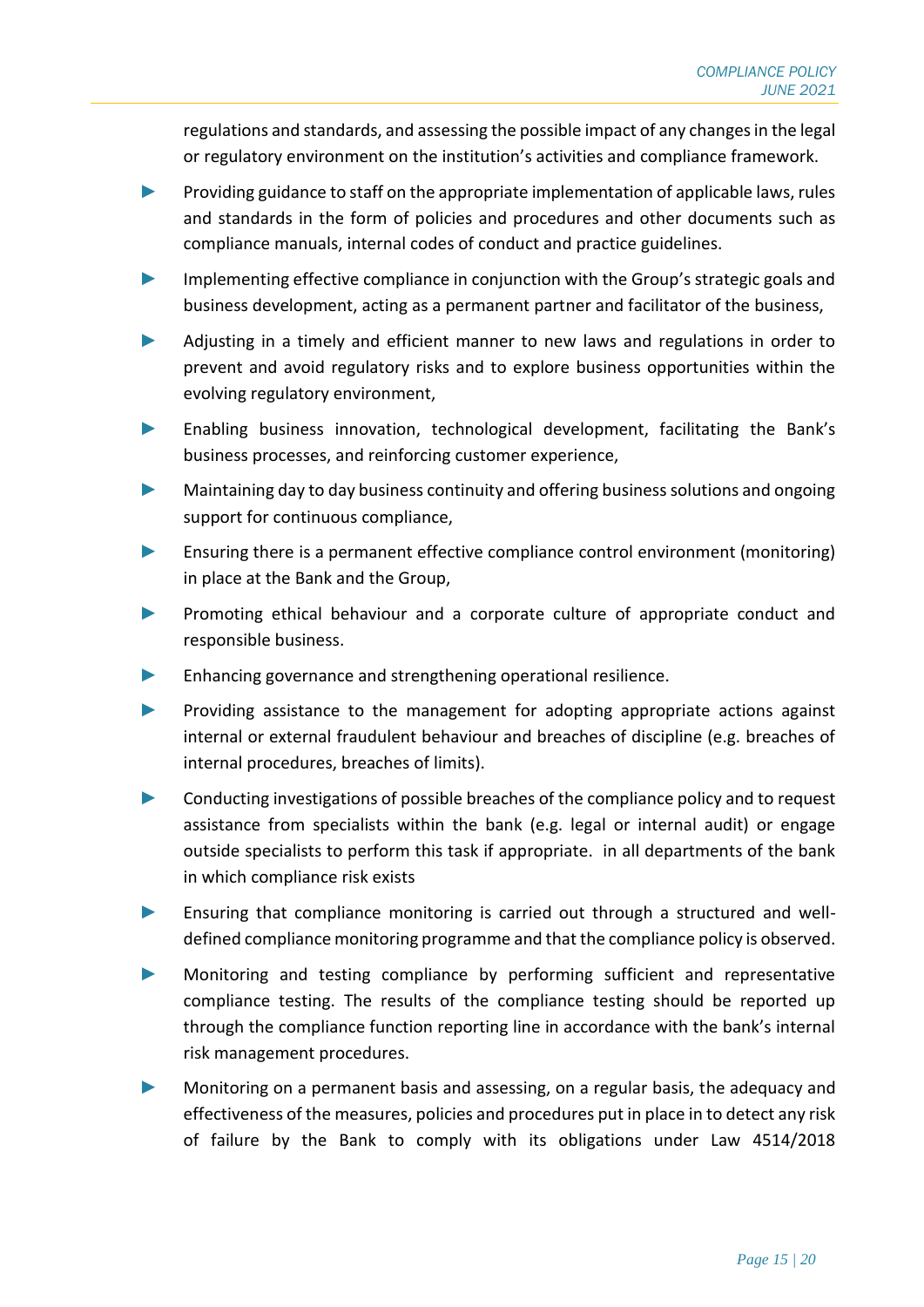implementing Directive 2014/65/EU (MiFID II), and the actions taken to address any deficiencies in the Bank's compliance with its obligations;

#### **B. Areas of responsibility**

The **areas of responsibility** of the NBG Group Governance and Compliance Function include the following:

- ► providing assistance to senior management in managing effectively the compliance risks faced by the bank and co-operation with business units in order to identify and manage compliance risks at an early stage;
- identifying, documenting and assessing on a pro-active basis, the compliance risks associated with the bank's business activities, including the development of new products and business practices, the proposed establishment of new types of business or customer relationships, or material changes in the nature of such relationships;
- developing ways to measure compliance risk (e.g. by using performance indicators) and use such measurements to enhance compliance risk assessment. Technology can be used as a tool in developing performance indicators by aggregating or filtering data that may be indicative of potential compliance problems (e.g. an increasing number of customer complaints, irregular trading or payments activity, etc);
- monitoring and regularly assessing legislative and regulatory developments as well as the practices of regulatory and other authorities applicable to its activities in Greece and the countries where the Group is active;
- drawing up an annual action programme with specific targets, and other procedures required to carry out its mission, and implementing the Compliance Policy and the Compliance programme. The responsibilities of the compliance function should be carried out under a compliance programme that sets out its planned activities, such as the implementation and review of specific policies and procedures, compliance risk assessment, compliance testing, and educating staff on compliance matters. The compliance programme should be risk-based and subject to oversight by the head of compliance to ensure appropriate coverage across businesses and co-ordination among risk management functions;
- informing the competent Group Divisions of Regulatory Compliance issues;
- establishing and implementing the appropriate procedures for ensuring timely and continuous compliance of the Bank with the current regulatory framework and internal Regulations so as to maintain an ongoing picture of the degree to which this objective is achieved;
- ► providing, in the event of amendments to the current regulatory framework, guidelines for corresponding adjustment of internal regulatory procedures applied by the Bank's administrative units as well as its branches and subsidiaries in Greece and abroad;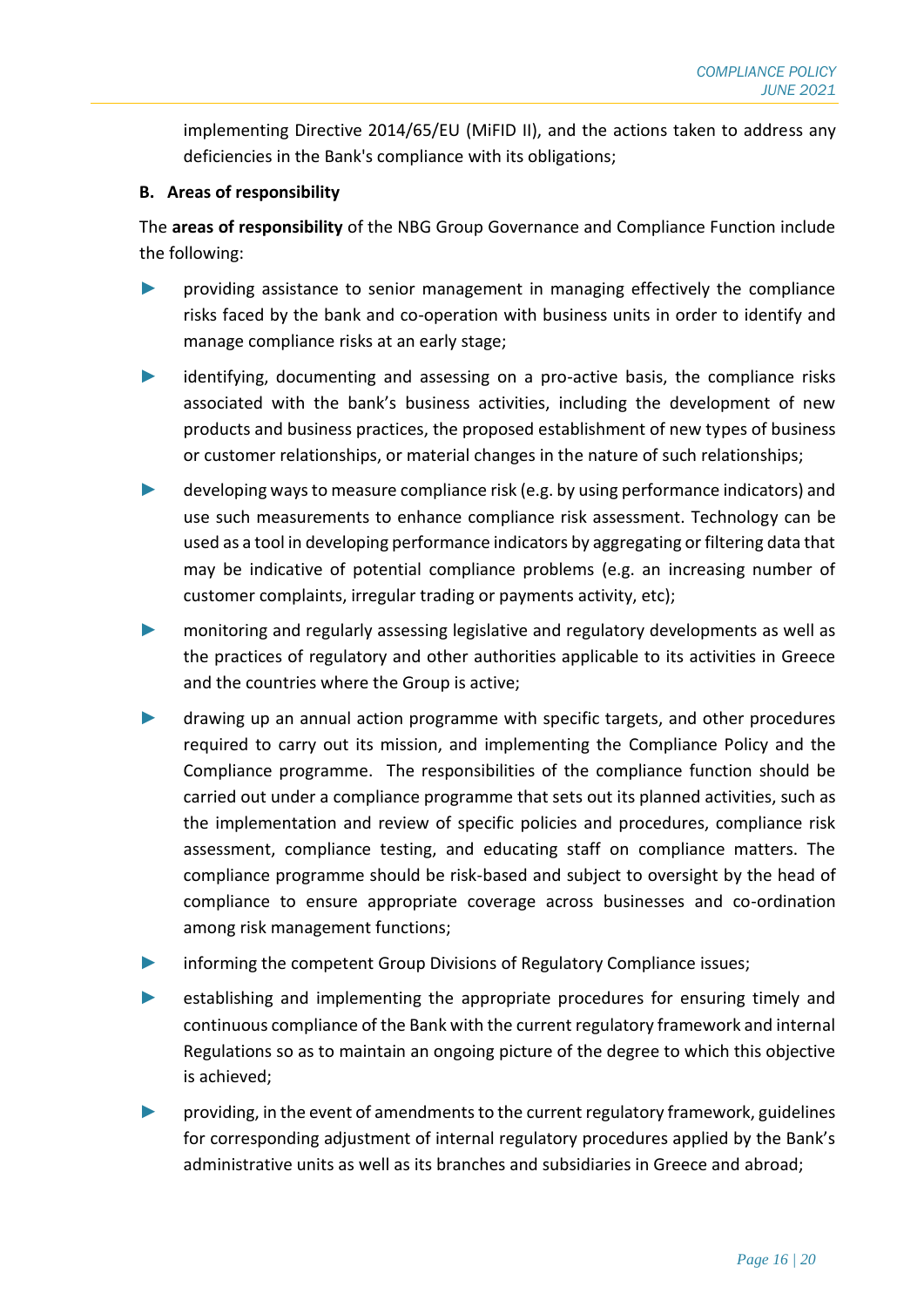- ► anticipating likely sources of risk related to compliance , and notifying the Board of Directors and Management of possible breaches of legislation or of organizational or administrative lapses;
- reporting to the Board, at least on an annual basis, on the implementation and effectiveness of the overall control environment for investment services and activities, on the risks that have been identified and on the complaints-handling reporting as well as remedies undertaken or to be undertaken;
- ► participating in associations and committees/working groups that participate in the formulation of new regulations and review Bank issues or policies for which preventive compliance controls are required;
- ► organizing training and information programmes for the officers of the Bank and its Group;
- ► continuous updating and training the Bank's staff about compliance issues, so as to make it possible to recognize the risks associated with the compliance of the Bank, which mainly concern the services and products it provides, and its operations more generally;
- establishing written guidance to staff on the appropriate implementation of compliance laws, rules and standards through policies and procedures and other documents such as compliance manuals, internal codes of conduct and practice guidelines, and act as a contact point within the bank for compliance queries from staff members;
- ► monitoring and coordinating those responsible for compliance at Group companies, including branches abroad;
- ► cooperating with competent Bank Units in order to ensure that new products and services as well as new procedures and the taking of key business decisions (such as mergers and acquisitions) comply with the current legal and regulatory framework and, where appropriate, with any known forthcoming changes to legislation, regulations and supervisory requirements;
- ► establishing of a risk-based monitoring program. When it comes to investment services, activities and any related ancillary services, the said program takes into account all areas of, including relevant information gathered in connection with the follow-up of complaint handling. The monitoring program establishes priorities defined by the compliance risk assessment that ensures that the compliance risk is fully monitored;
- ► monitoring the operations of the complaints-handling process with regard to investment services, activities and any related ancillary services and consider complaints as a source of relevant information in the context of its general monitoring responsibilities;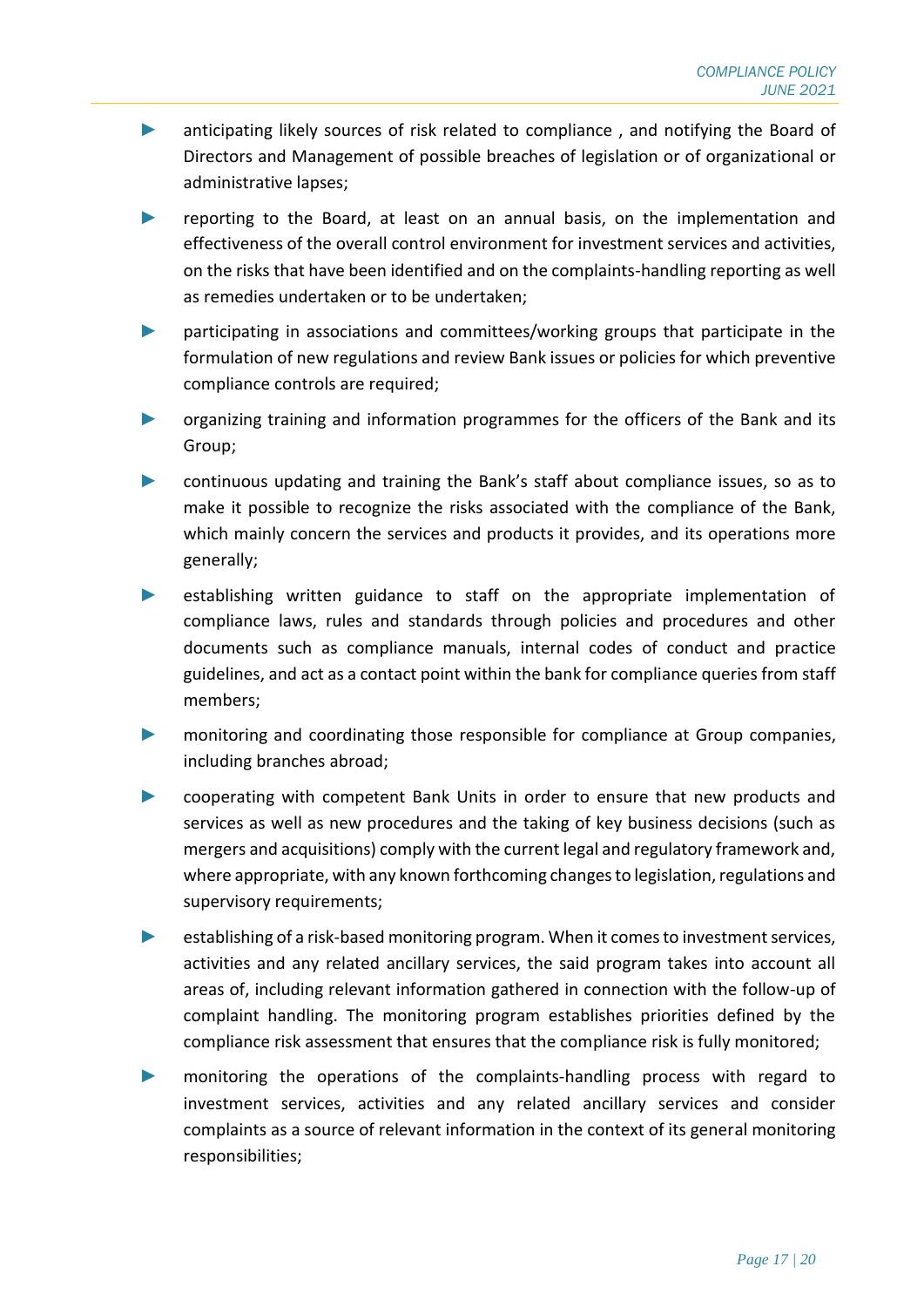- ► statistical processing and internal examination of the penalties and sanctions imposed on the Bank by regulatory authorities or other independent administrative bodies, and of anonymous reports submitted by employees and officers of the Bank, and customer complaints;
- ► performing sample controls with a view to preventing violations of the legal framework;
- ► communicating and formal representation at regulatory and other authorities on issues concerning compliance;
- ► collaborating with Internal Audit Inspection Division and with other units, as well as with the relevant Board committees;
- submitting proposals to the Board and control for prevention of situations that may give rise to conflict of interest;
- ensuring that the Bank complies with legislation designed to prevent money laundering and financing of terrorism;
- ► controlling conditions and requirements for outsourcing activities and operations of the Bank in line with the conditions set by regulatory authorities, including advisory participation of the NBG Group Governance and Compliance Function in the approval or notification process to the Bank of Greece vis-à-vis outsourcing;
- ► generally, observing the deadlines vis-à-vis the framework for compliance and the implementation of reporting requirements in accordance with the regulatory framework, as applicable;
- ► assisting the Board of Directors and the Compliance, Ethics & Culture Committee in the development, consistent implementation and review of the Policy, whenever required;
- communicating the Policy to the Boards of Directors of the NBG Group companies and ensure the adoption of respective by subsidiaries, taking into consideration the national provisions of the country in which they operate and the nature, size and organization of each subsidiary;
- ► providing guidelines on the Policy and its implementation to Compliance Units of Group companies and international branches; the aim is to ensure that subsidiaries and branches take the appropriate steps to ensure that their operations are compliant with local laws and regulations. If local laws and regulations hamper the application of stricter procedures and compliance systems implemented by the group, especially if they prevent the disclosure and exchange of necessary information between entities within the group, subsidiaries and branches should inform the compliance officer or the head of compliance of the consolidating institution;
- ► monitoring the Group's compliance with the present Policy and assess the appropriateness of the bank's compliance procedures and guidelines; promptly follow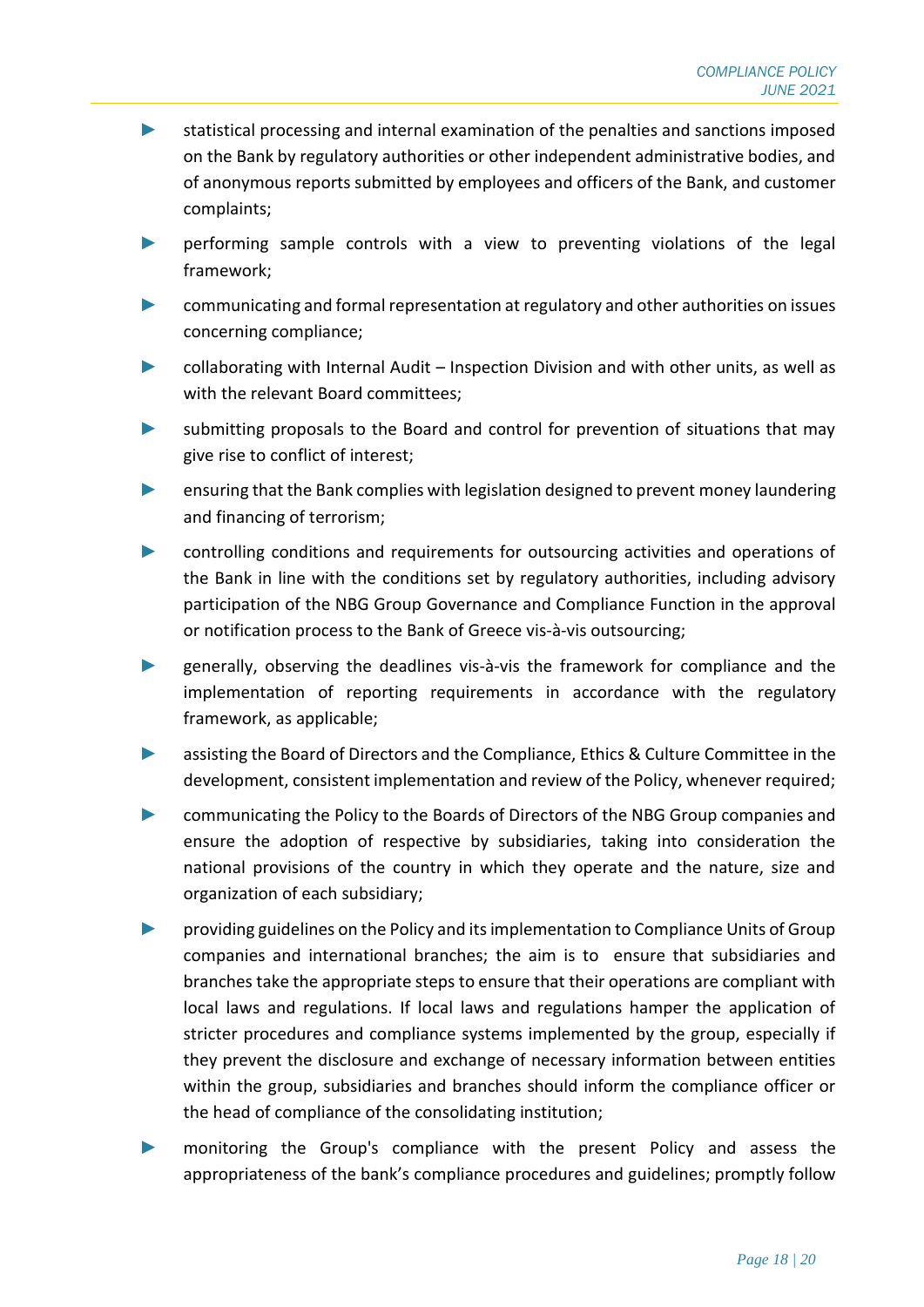up any identified deficiencies, and, where necessary, conduct relevant controls and formulate proposals for amendments;

liaising with relevant external bodies, including regulators, standard setters and external experts for compliance issues.



The Group Compliance and Corporate Governance function, adhering to the Bank's legal and regulatory requirements, submits, among others, the following reports:

- **(i)** At least once a year, a report should be submitted to the Board of Directors or a Committee of the Board on the bank's management of its compliance risk, in such a manner as to assist board members to make an informed judgment on whether the bank is managing its compliance risk effectively. In this context, the following regular reports are submitted:
	- By 30 June each year, the NBG Group Governance and Compliance Function files with the Board and the Bank of Greece an annual report on the issues for which it is responsible, including an annual report on its activities throughout the year, its achievements vis-à-vis targets, and proposals for improving the quality of the Bank's Regulatory Compliance Policy, and an action plan for the year ahead, containing specific targets and setting out the actions and procedures by which such targets may be achieved.
	- By 31 March each year, NBG Group Governance and Compliance Function files with the Board and the Bank of Greece a respective annual report on AML/CFT compliance activity. Further, throughout the year the Group Governance and Compliance Function submits regular reports to the Compliance, Ethics & Culture Committee, the Audit Committee and the Corporate Governance and Nominations Committee of the Board, and to any other Board Committee as deemed appropriate, on all important developments and key issues concerning compliance and corporate governance issues.
- **(ii)** The Group Chief Compliance and Corporate Governance Officer reports on a regular basis to the Board on compliance matters. The reports refer to the compliance risk assessment that has taken place during the reporting period, including any changes in the compliance risk profile based on relevant measurements such as performance indicators, summarize any identified breaches and/or deficiencies and the corrective measures recommended to address them, and report on corrective measures already taken. The reporting format should be commensurate with the bank's compliance risk profile and activities.